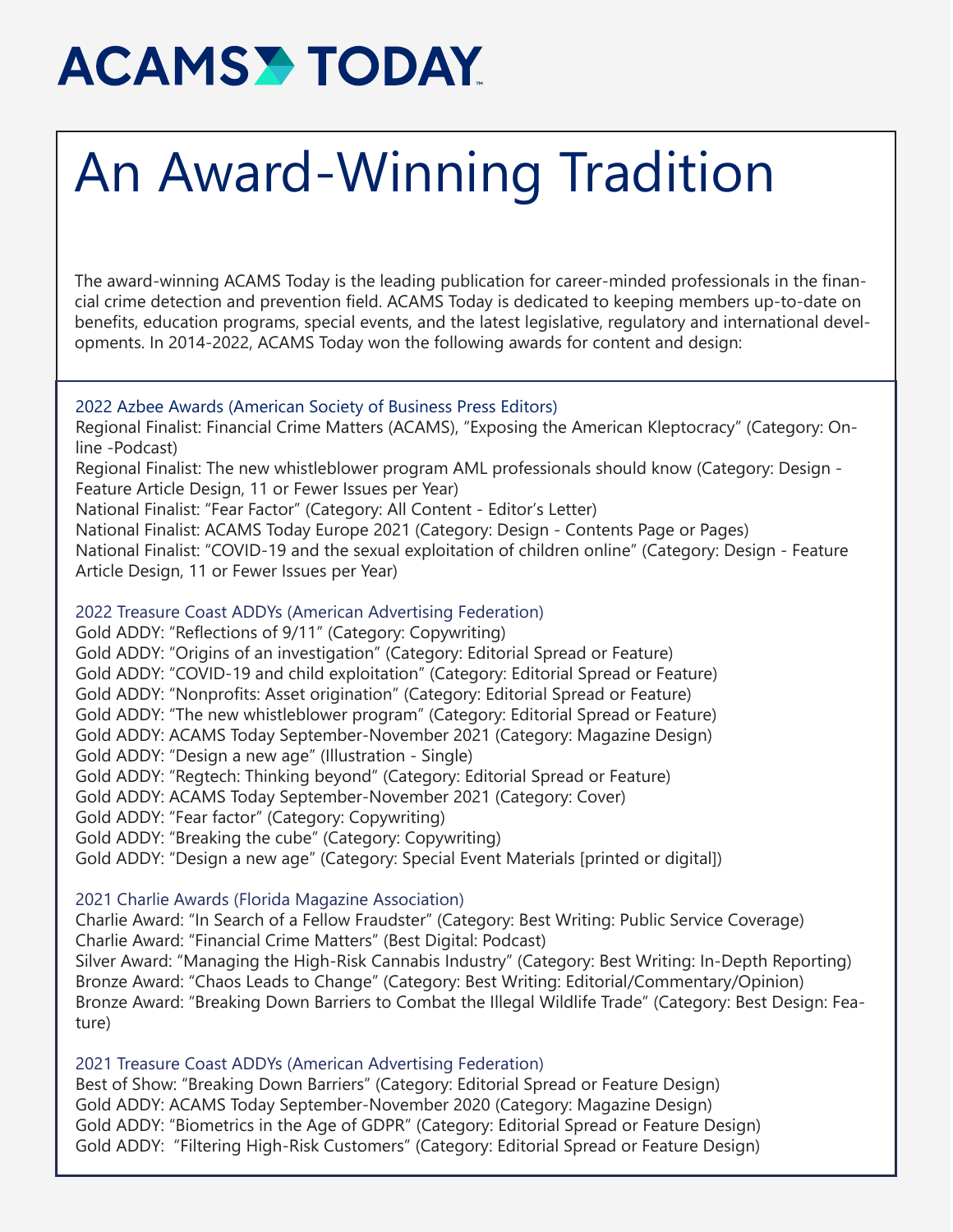Gold ADDY: "Breaking Down Barriers" (Category: Editorial Spread or Feature Design) Gold ADDY: "Stop the Money Mules" (Category: Publication Cover Design) Gold ADDY: "El Robo de Identidad" (Category: Publication Cover Design) Gold ADDY: "Chaos Leads to Change" (Category: Copywriting) Gold ADDY: "A Filtering Process" (Category: Copywriting) Gold ADDY: "Wild Kingdom" (Category: Copywriting)

## 2020 Eddie and Ozzie Awards (Folio)

Winner: ACAMS Today Español Vol. 1 No.1 (Category: Supplemental, Annual or One Shot) Honorable Mention: "Managing the High-Risk Cannabis Industry" (Category: Long-Form Feature Content) Honorable Mention: "Financial Crime Matters" with Kieran Beer (Category: Podcast) Honorable Mention: ACAMS Today March-May 2019 (Category: Illustration)

## 2020 W3 Awards

Silver Award: "Financial Crime Matters" with Kieran Beer (Category: Podcast, General Series-Financial Services)

Silver Award: "Digital Identity and Financial Crimes" (Category: Websites, Website Features-Best Copywriting)

# 2020 Tabbie Awards (Trade Association Business Publications International)

Honorable Mention: "The Rising Menace of Elder Financial Abuse" (Category: Feature Article) Honorable Mention: September-November 2019 (Category: Front Cover, Digital Imagery)

# 2020 APEX Awards (Communication Concepts)

Grand Award: ACAMS Today June-August 2019 (Category: Magazines, Journals & Tabloids) Award of Excellence: "Barbara Martinez: An Advocate for Human Trafficking Victims" (Category: Writing, Interviews & Personal Profiles)

Award of Excellence: "The Australian Experience—A Conflicting Regulatory Landscape" (Category: Design, Illustration – Spreads)

## 2020 Charlie Awards (Florida Magazine Association)

Charlie Award: "Financial Crime Matters: Secrecy World: Jake Bernstein on the Panama Papers" (Best Digital: Podcast)

Charlie Award: "The Rising Menace of Elder Financial Abuse" (Best Writing: Public Service Coverage) Charlie Award: "Digital Identity and Financial Crimes" (Best Writing: In-Depth Reporting) Silver Award: "A Universal Responsibility" (Best Writing: Editorial/Commentary/Opinion) Silver Award: ACAMS Today Español July-August 2019 (Best Design: Cover) Silver Award: "Birth of OFAC and the Rise of Global Sanctions" (Best Design: Feature)

# 2020 Azbee Awards (American Society of Business Press Editors)

Regional Gold Award: "The Australian Experience—A Conflicting Regulatory Landscape" (Category: Design, Opening Page/Spread-Photo, Less than \$3 million revenue, Southeast)

Regional Silver Award: ACAMS Today Ninth Law Enforcement Edition (Category: Design, Front Cover-Photo Illustration, Southeast)

Regional Bronze Award: ACAMS Today Ninth Law Enforcement Edition (Category: Design, Front Cover-Special Issue or Supplement, Southeast)

## 2020 NYX Awards (NYX Marcom Awards)

Silver: ACAMS Today Ninth Law Enforcement Edition (Category: Magazine Cover)

# 2020 Communicator Awards (Academy of Interactive & Visual Arts)

Award of Excellence: ACAMS Today September-November 2019 (Category: Design Features-Cover Design) Award of Distinction: ACAMS Today Ninth Law Enforcement Edition (Category: Design Features-Cover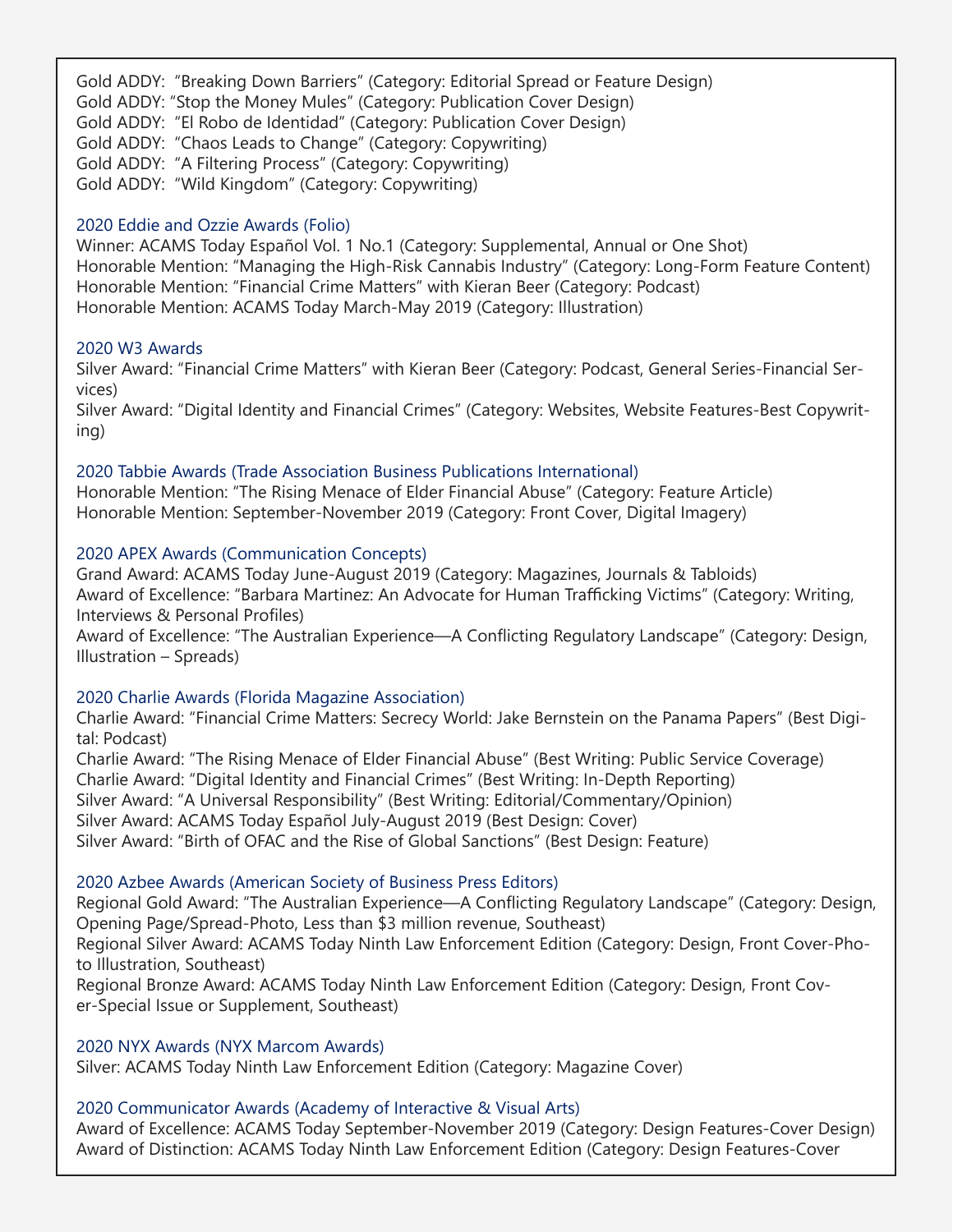Design)

Award of Distinction: ACAMS Today September-November 2019 (Category: Magazine-Association) Award of Distinction: "Lydia Cacho: The Defender of Human Rights" (Category: Writing-Other)

# 2020 Hermes Creative Awards (Association of Marketing and Communication Professionals)

Platinum Award: ACAMS Today Ninth Law Enforcement Edition (Category: Print Media, Writing, Publication Overall)

Gold Award: "A Universal Responsibility" (Category: Print Media, Writing, Publication Column) Gold Award: ACAMS Today September-November 2019 (Category: Print Media, Design, Publication Cover Design)

Gold Award: "Secrecy World: Jake Bernstein on the Panama Papers" (Category: Electronic Media/Social Media/Interactive Media, Audio/Radio, Podcast Episode)

Honorable Mention: "The Rising Menace of Elder Financial Abuse" (Category: Print Media, Writing, Publication Article)

Honorable Mention: ACAMS Today Ninth Law Enforcement Edition (Category: Print Media, Publications, Magazine)

2020 American Advertising Federation 4th District ADDYs (American Advertising Federation) Silver ADDY: ACAMS Today September-November 2019 (Category: Publication Cover Design)

# 2020 Treasure Coast ADDYs (American Advertising Federation)

Gold ADDY: ACAMS Today September-November 2019 (Category: Publication Cover Design) Gold ADDY: "Viva la Regulación" (Category: Editorial Spread or Feature—Series)

Silver ADDY: ACAMS Today March-May 2019 (Category: Publication Cover Design)

Silver ADDY: "Wildlife Trafficking: The Urgent Challenge for AML Professionals" (Category: Magazine Advertising Spread, Multiple Page or Insert)

Silver ADDY: "The Australian Experience—A Conflicting Regulatory Landscape" (Category: Magazine Advertising Spread, Multiple Page or Insert)

Silver ADDY: "Virtual Assets: Calibrating the Compass of Suspicion" (Category: Photography, Digitally Enhanced)

Silver ADDY: "Generational Diversity at the Office: The Greatest Opportunity for Knowledge Sharing" (Category: Magazine Advertising Spread, Multiple Page or Insert)

# 2019 Eddie and Ozzie Awards (Folio)

Winner: AMLopoly Table of Contents (Category: Table of Contents) Honorable Mention: "Financial Crime Matters" with Kieran Beer (Category: Podcast) Honorable Mention: ACAMS Today September-November 2018 (Category: Cover Design)

# 2019 W3 Awards (Academy of Interactive and Visual Arts)

Silver Award: "Lydia Cacho: The Defender of Human Rights" (Category: Website Features-Copy or Writing in Websites)

Silver Award: "Organ Trafficking: The Unseen Form of Human Trafficking" (Category: Website Features-Copy or Writing in Websites)

# 2019 Tabbie Awards (Trade Association Business Publications International)

Silver Winner: ACAMS Today September-November 2018 (Category: Front Cover, Digital Imagery) Honorable Mention: "Organ Trafficking: The Unseen Form of Human Trafficking" (Category: Feature Article)

# 2019 APEX Awards (Communication Concepts)

Grand Award: "Lydia Cacho: The Defender of Human Rights" (Category: Writing) Award of Excellence: "Terry Forliti: Empowering Human Trafficking Survivors" (Category: Writing – Interviews & Personal Profiles)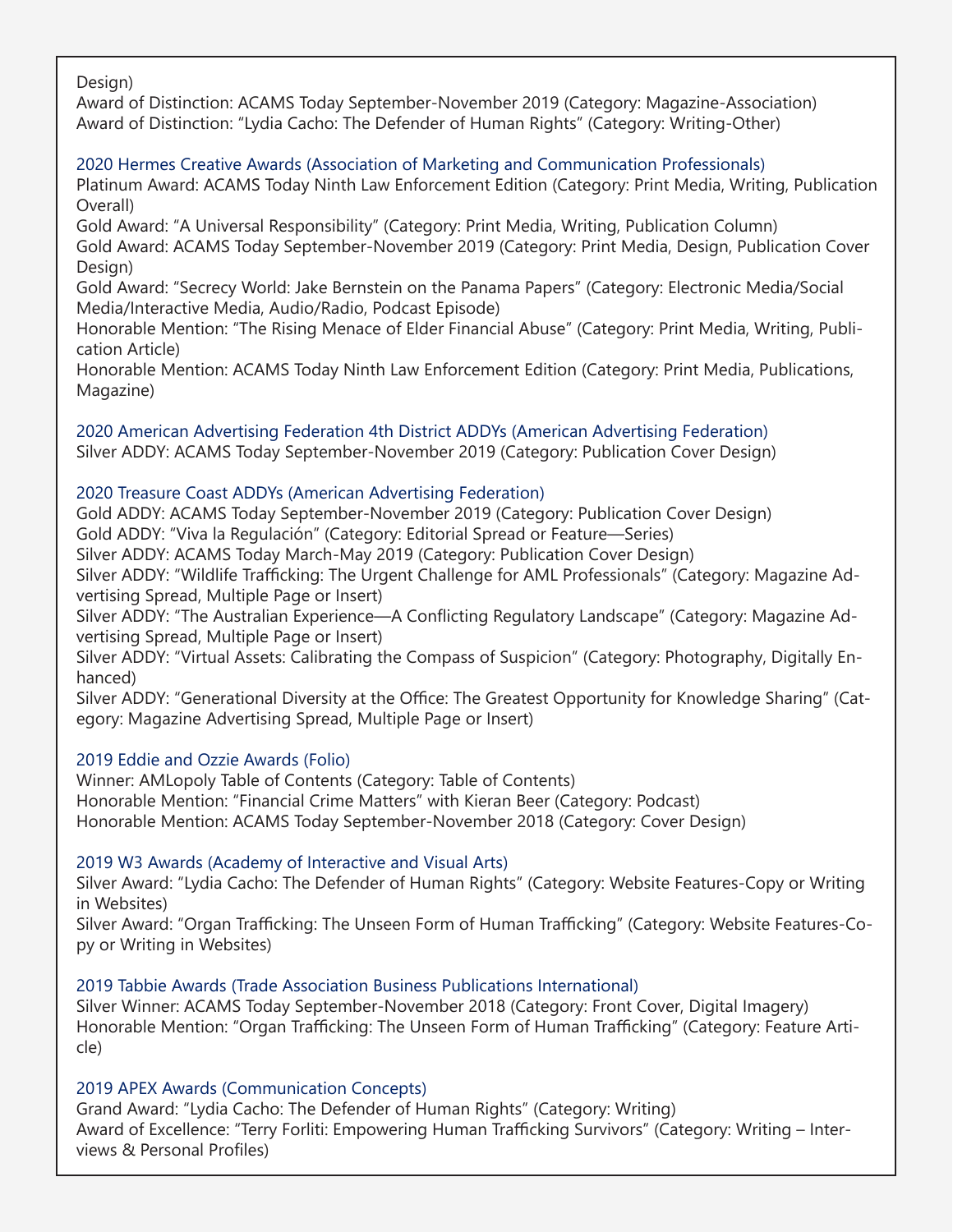# 2019 Charlie Awards (Florida Magazine Association)

Silver: ACAMS Today Eighth Law Enforcement Edition (Category: Special Theme or Show Issue) Silver: "Tráfico de Órganos: La Forma Invisible de la Trata de Personas" (Category: Best Writing, Public Service Coverage)

Bronze: "The New Face of Drug Dealing" (Category: Best Writing, Public Service Coverage) Bronze: ACAMS Today Eighth Law Enforcement Edition (Category: Design Excellence, Best Traditional Illustration)

# 2019 Hermes Creative Awards (Association of Marketing and Communication Professionals)

Platinum Award: "De-Risking and the Effects on the World's Neediest" (Category: Print Media, Writing, Publication Article)

Platinum Award: ACAMS Today Eighth Law Enforcement Edition (Category: Print Media, Publications, Print Magazine)

Platinum Award: ACAMS Today September-November 2018 (Category: Print Media, Writing, Publication Overall)

Gold Award: "Lydia Cacho: The Defender of Human Rights" (Category: Print Media, Writing, Interview) Gold Award: ACAMS Today September-November 2018 (Category: Print Media, Publications, Print Magazine)

Gold Award: ACAMS Today Eighth Law Enforcement Edition (Category: Print Media, Writing, Publication Overall)

Gold Award: AMLopoly Board Insert (Category: Print Media, Marketing Collateral/Branding, Specialty Item) Honorable Mention: "In a Faraway Galaxy...or Financial Institution" (Category: Print Media, Writing, Publication Column)

# 2019 Treasure Coast ADDY Awards (American Advertising Federation)

Gold Award: "Organ Trafficking: The Unseen Form of Human Trafficking" (Category: Elements of Advertising, Copywriting)

Gold Award: "The Artificial Intelligence Revolution Is Coming..." (Category: Collateral Material, Editorial Spread or Feature Design)

Gold Award: "Lawyers, Drugs and Money: AML in Popular Media" (Category: Elements of Advertising, Copywriting)

Gold Award: ACAMS Today, September-November 2018 (Category: Collateral Material, Magazine Design) Gold Award: ACAMS Today, Eighth Law Enforcement Edition (Category: Collateral Material, Magazine Design)

Gold Award: ACAMS Today, September-November 2018 (Category: Collateral Material, Publication Cover Design)

Gold Award: ACAMS Today, Eighth Law Enforcement Edition (Category: Collateral Material, Publication Cover Design)

Gold Award: "Lawyers, Drugs and Money: AML in Popular Media" (Category: Collateral Material, Editorial Spread or Feature Design)

# 2019 Azbee Awards (American Society of Business Press Editors)

Regional Gold Award: "Lydia Cacho: The Defender of Human Rights" (Category: All Content, Q&A, Southeast)

Regional Silver Award: AMLopoly (Category: Design, Contents Page or Pages, Southeast)

Regional Silver Award: ACAMS Today September-November 2018 (Category: Design, Front Cover, Special Issue or Supplement, Southeast)

Regional Silver Award: "Terry Forliti: Empowering Human Trafficking Survivors" (Category: All Content, Q&A, Southeast)

Regional Bronze Award: ACAMS Today Eighth Law Enforcement Edition (Category: Design, Front Cover, Special or Supplement, Southeast)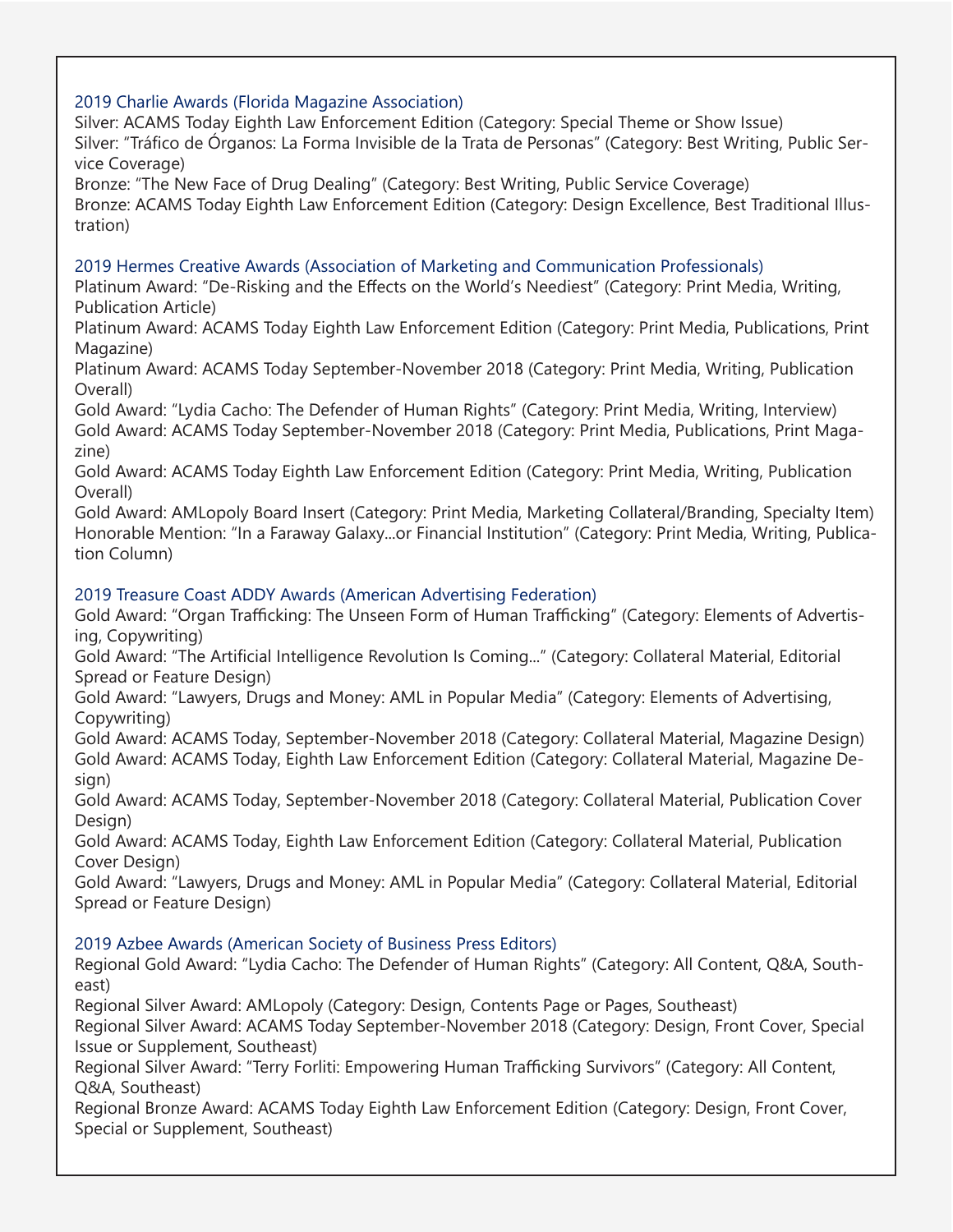2018 Tabbie Awards (Trade Association Business Publications International) Honorable Mention: ACAMS Today September-November 2017 (Category: Front Cover-Illustration)

### 2018 APEX Awards (Communication Concepts)

Grand Award: ACAMS Today March-May 2017 (Category: Magazines, Journals & Tabloids-Print + 1-2 Person Produced)

## 2018 Communicator Awards (Academy of Interactive & Visual Arts)

Award of Excellence: "Engulfed by a Masterpiece" (Category: Writing Column) Award of Excellence: "You Got Hacked" (Category: Writing Column) Award of Distinction: "Chasing the Money: Celebrating 25 Years of HSI EDTF" (Category: Writing-Other) Award of Distinction: ACAMS Today September-November 2017 (Category: Design Features-Cover Design)

#### 2018 Hermes Creative Awards (Association of Marketing and Communication Professionals)

Platinum Award: ACAMS Today Seventh Law Enforcement Edition (Category: Magazine) Platinum Award: "Chasing the Money: Celebrating 25 Years of HSI EDTF" (Category: Interview) Gold Award: ACAMS Today September-November 2017 (Category: Magazine) Gold Award: ACAMS Today September-November 2017 (Category: Publication Cover) Honorable Mention: "The Blocktrain has Left the Station" (Category: Publication Article) Honorable Mention: Happy 15 ACAMS Today (Category: Infographic) Honorable Mention: ACAMS Today March-May 2017 (Category: Publication Cover) Honorable Mention: "Engulfed by a Masterpiece" (Category: Publication Column)

## 2018 MarCom Awards (Association of Marketing and Communication Professionals)

Platinum Award: ACAMS Today AMLopoly Table of Contents (Category: Other-Table of Contents) Platinum Award: "Lawyers, Drugs and Money: AML in Popular Media" (Category: Feature Article) Platinum Award: ACAMS Today Career Guidance Column (Category: Column) Gold Award: "Organ Trafficking: The Unseen Form of Human Trafficking" (Category: Feature Article) Gold Award: "In a Faraway Galaxy...or Financial Institution" (Category: Editorial) Gold Award: ACAMS Today Eighth Law Enforcement Edition (Category: Magazine) Gold Award: ACAMS Today September-November 2018 (Category: Magazine-Association) Gold Award: ACAMS Today Eighth Law Enforcement Edition (Category: Special Edition) Honorable Mention: "Fool's Gold" (Category: Editorial) Honorable Mention: "Reflections of Greatness" (Category: Editorial) Honorable Mention: ACAMS Today Game Board (Category: Other-Game Board Insert)

## 2018 Eddie and Ozzie Awards (Folio)

Honorable Mention: "Death SARs" (Category: Association/Non-Profit-Feature Design)

#### 2018 Charlie Award (Florida Magazine Association)

Charlie Award: ACAMS Today September-November 2017 (Category: Design Excellence/Best Design: Cover-Association)

Charlie Award: ACAMS Today Seventh Law Enforcement Edition (Category: General Excellence/Best Special Theme or Show Issue-Association)

Silver Award: ACAMS Today September-November 2017 (Category: Design Excellence/Best Traditional Illustration-Association)

Silver Award: "Fool's Gold" (Category: Writing Excellence/Best Writing: Editorial/Commentary/Opinion-Association)

Bronze Award: ACAMS Today Seventh Law Enforcement Edition (Category: Design Excellence/Best Design: Cover-Association)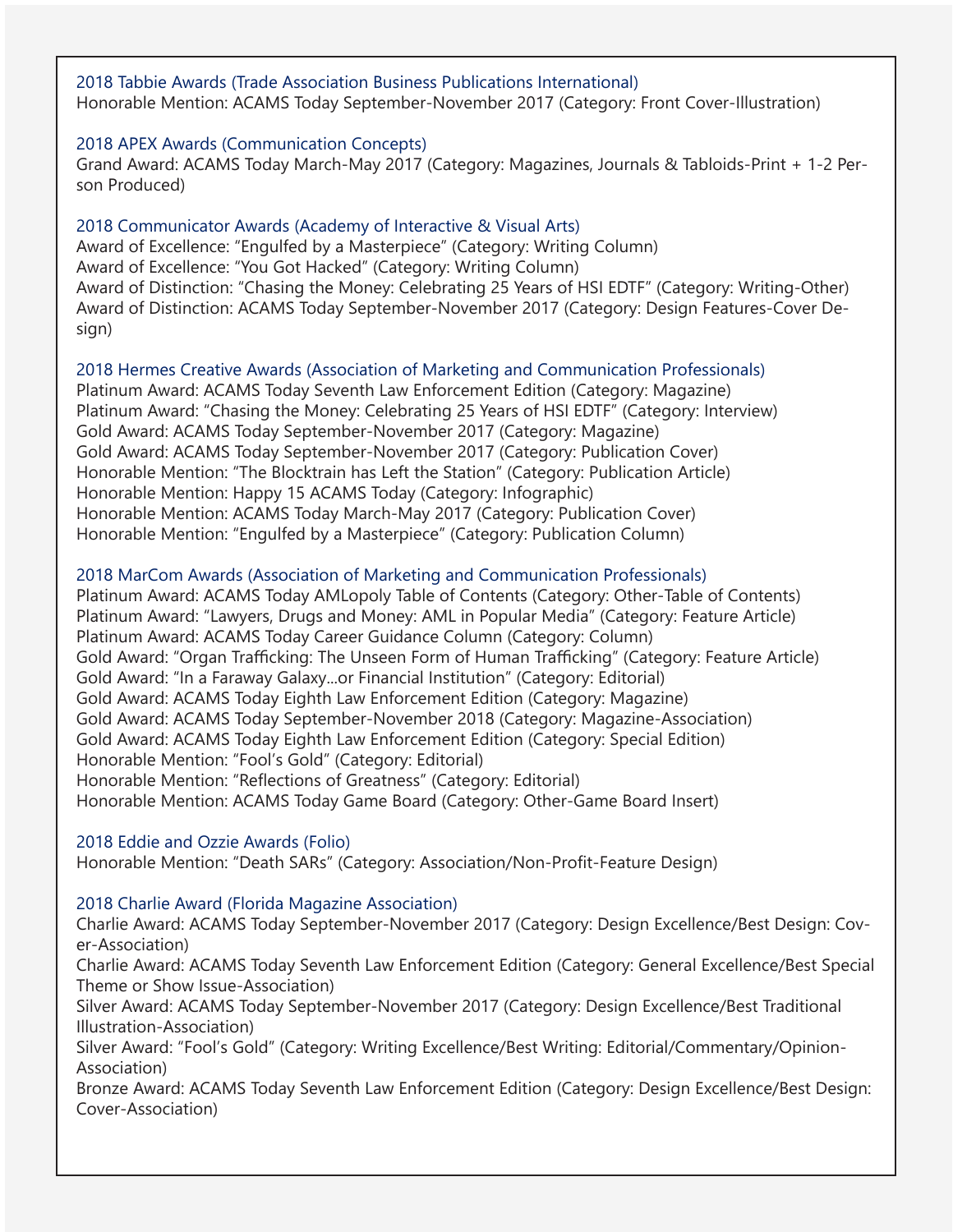2018 Tabbies Award (Trade Association Business Publications International) Honorable Mention: ACAMS Today September-November 2017 (Category: Front Cover-Illustration)

## 2018 APEX Award (Communication Concepts)

Grand Award: ACAMS Today March-May 2017 (Category: Magazines, Journals & Tabloids-Print + 1-2 Person Produced)

2018 Communicator Awards (Academy of Interactive & Visual Arts) Award of Excellence: "Engulfed by a Masterpiece" (Category: Writing Column) Award of Excellence: "You Got Hacked" (Category: Writing Column) Award of Distinction: "Chasing the Money: Celebrating 25 Years of HSI EDTF" (Category: Writing-Other) Award of Distinction: ACAMS Today September-November 2017 (Category: Design Features-Cover Design)

#### 2018 Hermes Creative Awards (Association of Marketing and Communication Professionals)

Platinum Award: ACAMS Today Seventh Law Enforcement Edition (Category: Magazine) Platinum Award: "Chasing the Money: Celebrating 25 Years of HSI EDTF" (Category: Interview) Gold Award: ACAMS Today September-November 2017 (Category: Magazine) Gold Award: ACAMS Today September-November 2017 (Category: Publication Cover) Honorable Mention: "The Blocktrain has Left the Station" (Category: Publication Article) Honorable Mention: Happy 15 ACAMS Today (Category: Infographic) Honorable Mention: ACAMS Today March-May 2017 (Category: Publication Cover) Honorable Mention: "Engulfed by a Masterpiece" (Category: Publication Column)

#### 2017 MarCom Awards (Association of Marketing and Communication Professionals)

Platinum Award: ACAMS Today Seventh Law Enforcement Edition (Category: Magazine) Platinum Award: "It's Draft Night" (Category: Editorial) Gold Award: ACAMS Today September-November 2017 (Category: Magazine Cover) Gold Award: ACAMS Today March-May 2017 (Category: Magazine Cover) Gold Award: ACAMS Today March-May 2017 (Category: Magazine) Gold Award: ACAMS Today March-May 2017 (Category: Magazine-Association) Honorable Mention: "Engulfed by a Masterpiece" (Category: Editorial) Honorable Mention: "Chasing the Money: Celebrating 25 Years of HSI EDTF" (Category: Interview)

#### 2017 Eddie and Ozzie Awards (Folio)

Honorable Mention: ACAMS Today March-May 2016 (Category: Association/Non-Profit-Cover Design)

### 2017 Charlie Award (Florida Magazine Association)

Charlie Award: ACAMS Today Sixth Law Enforcement Edition (Category: Best Overall Writing-Association) Silver Award: "A Message from the Executive Vice President" (Category: Writing Excellence Column-Association)

Silver Award: "It's Draft Night" (Category: Writing Excellence Editorial-Association) Silver Award: ACAMS Today Sixth Law Enforcement Edition (Category: General Excellence Best Special Theme-Association)

#### 2017 APEX Award (Communication Concepts)

Award of Excellence: ACAMS Today Sixth Law Enforcement Edition (Category: Magazines, Journals & Tabloids-Print + 1-2 Person Produced )

2017 Tabbies Award (Trade Association Business Publications International) Gold Award: ACAMS Today March-May 2016 (Category: Front Cover-Illustration)

2017 Communicator Awards (Academy of Interactive & Visual Arts) Award of Distinction: "Jim Cox: Law Enforcement and Beyond" (Category: Podcast-Host)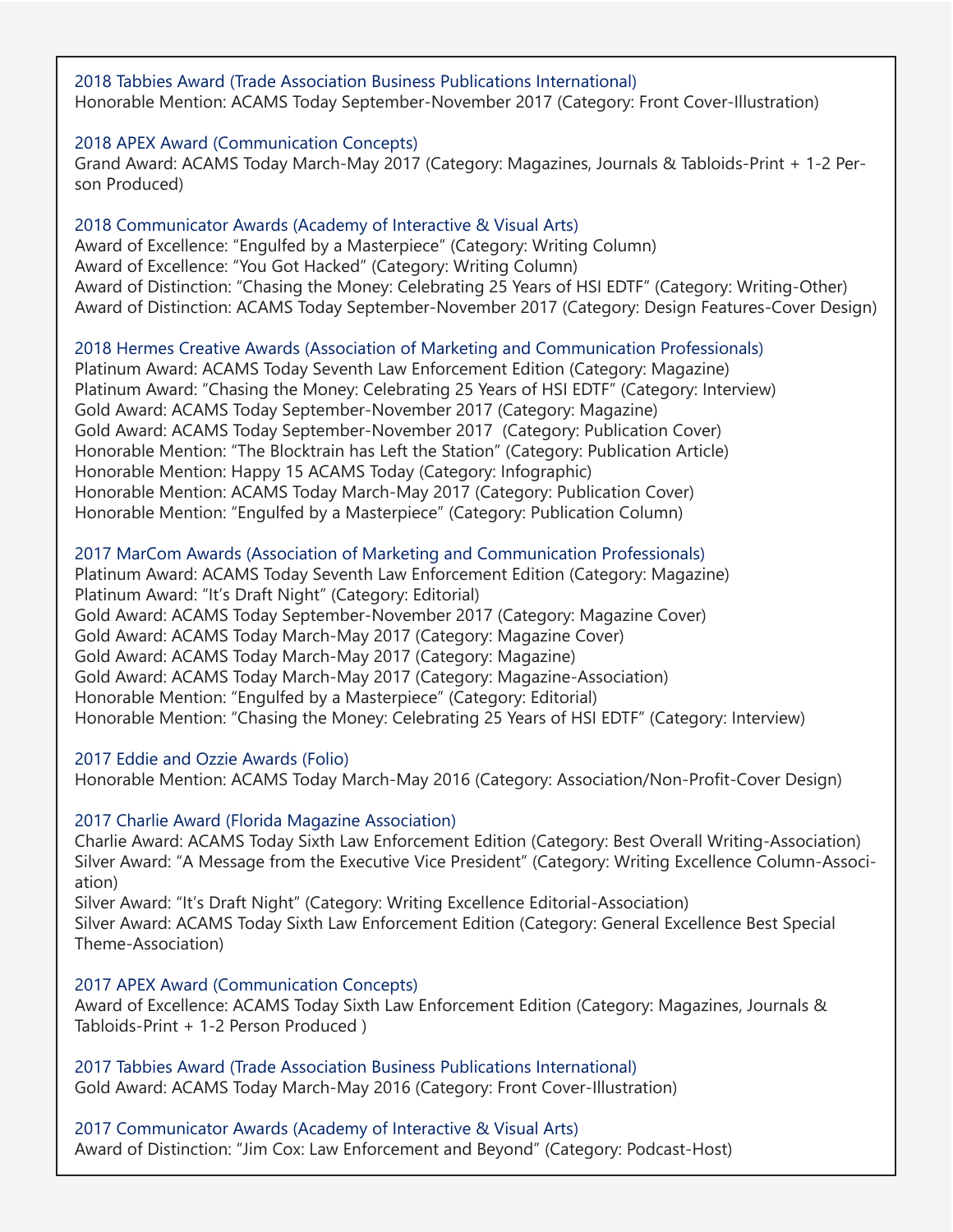Award of Distinction: "Jim Cox: Law Enforcement and Beyond" (Category: Podcast-General) Award of Distinction: ACAMS Today Sixth Law Enforcement Edition (Category: Magazine-Copy/Writing) Award of Distinction: ACAMS Today Sixth Law Enforcement Edition (Category: Special Edition Magazine) Award of Distinction: ACAMS Today September-November 2016 (Category: Association Magazine) Award of Distinction: ACAMS Today March-May 2016 (Category: Magazine-Cover Design) Award of Distinction: ACAMS Today Sixth Law Enforcement Edition (Category: Magazine-Overall Design) Award of Distinction: "Fantasy Sports or Money Laundering?" (Category: Writing-Featured Article)

2017 AZBEES Award (American Society of Business Press Editors) Silver Regional Award: ACAMS Today March-May 2016 (Category: Front Cover-Illustration)

# 2017 Hermes Creative Award (Association of Marketing and Communication Professionals)

Platinum Award: "The True Walking Dead" (Category: Publication Column) Gold Award: "It's Draft Night" (Category: Publication Column) Gold Award: "AML and Fraud Blog" by John J. Byrne (Category: Blog Writing) Gold Award: "AML in Today's Environment" (Category: Publication Column) Gold Award: ACAMS Today Sixth Law Enforcement Edition (Category: Magazine) Honorable Mention: ACAMS Today March-May 2016 (Category: Publication Cover) Honorable Mention: "What Happens in Vegas...Stays in Vegas" (Category: Publication Column) Honorable Mention: "Raising Awareness About Human Trafficking" (Category: Interview)

# 2017 Treasure Coast Addys Award (American Advertising Federation)

Gold Addy Award: ACAMS Today March-May 2016 (Category: Cover-Illustration, Single) Silver Addy Award: "Human Trafficking: Combating this Complex Crime" (Category: Copywriting) Silver Addy Award: "The True Walking Dead" (Category: Copywriting) Silver Addy Award: ACAMS Today September-November 2016 (Category: Publication Design, Cover Design) Silver Addy Award: "How Terrorist Trends Evolve" (Category: Publication Design, Editorial Spread or Feature)

Silver Addy Award: ACAMS Today Sixth Law Enforcement Edition and September-November 2016 (Category: Publication Design, Editorial Spread or Feature Series)

Silver Addy Award: ACAMS Today March-May 2016 (Category: Publication Design, Magazine Design)

# 2016 MarCom Awards (Association of Marketing and Communication Professionals)

Gold Award: "For the Love of the Game" (Category: Magazine-Editorial) Gold Award: ACAMS Today Fifth Law Enforcement Edition(Category: Magazine Cover) Gold Award: "How Terrorist Trends Evolve and How FIs Should Respond" (Category: Feature Article) Gold Award: ACAMS Today March-May 2016 (Category: Magazine-Association) Gold Award: ACAMS Today September-November 2015 (Category: Magazine-Association) Platinum Award: ACAMS Today Fifth Law Enforcement Edition (Category: Magazine-Special Edition) Platinum Award: ACAMS Today Sixth Law Enforcement Edition (Category: Magazine-Special Edition)

## 2016 Charlie Award (Florida Magazine Association)

Charlie Award: ACAMS Today Fifth Law Enforcement Edition (Category: Design Excellence-Best Illustration) Charlie Award: ACAMS Today September-November 2015 (Category: Design Excellence-Best Cover) Charlie Award: ACAMS Today Fifth Law Enforcement Edition, September-November 2015 and March-May 2016 (Category: Writing Excellence-Best Feature Headlines)

Silver Award: "For the Love of the Game" (Category: Writing Excellence-Best Editorial) Silver Award: ACAMS Today Fifth Law Enforcement Edition (Category: Design Excellence-Best Cover) Silver Award: "From Columbo to Holmes" (Category: Design Excellence-Best Feature Design)

2016 Treasure Coast Addys Award (American Advertising Federation)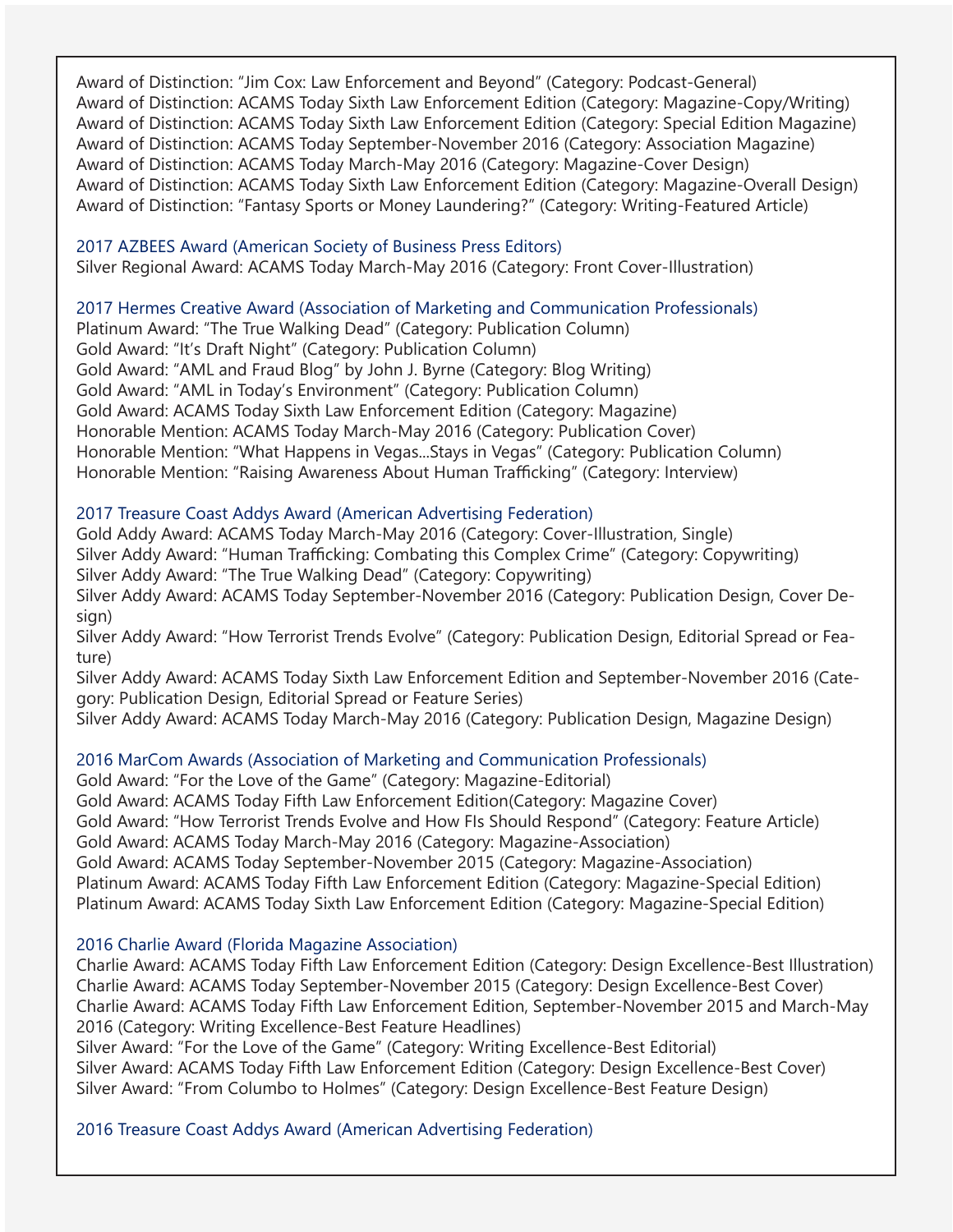Gold Addy Award: ACAMS Today Fifth Law Enforcement Edition (Category: Magazine Cover) Gold Addy Award: ACAMS Today September-November 2015 (Category: Magazine Cover) Gold Addy Award: ACAMS Today Fifth Law Enforcement Edition (Category: Entire Magazine) Silver Addy Award: ACAMS Today Fifth Law Enforcement Edition (Category: Magazine Cover-Illustration) Silver Addy Award: ACAMS Today Fifth Law Enforcement Edition, September-November 2015 and December '15-February '16 (Category: Table of Contents)

#### 2016 Communicator Awards (Academy of Interactive & Visual Arts)

Award of Excellence: ACAMS Today Fifth Law Enforcement Edition (Category: Magazine-Association) Award of Excellence: ACAMS Today Fifth Law Enforcement Edition (Category: Magazine-Cover Design) Award of Excellence: "Confronting Threat of Terrorism" (Category: Writing-Feature Article) Award of Distinction: ACAMS Today Fifth Law Enforcement Edition (Category: Magazine-Special Edition) Award of Distinction: ACAMS Today September-November 2015 (Category: Magazine-Association) Award of Distinction: ACAMS Today September-November 2015 (Category: Magazine-Special Edition) Award of Distinction: ACAMS Today September-November 2015 (Category: Magazine-Overall Design) Award of Distinction: ACAMS Today September-November 2015 (Category: Magazine-Cover Design) Award of Distinction: "For the Love of the Game" (Category: Writing-Column) Award of Distinction: "From Columbo to Holmes" (Category: Writing-Feature Article)

## 2016 AZBEES Award (American Society of Business Press Editors)

Bronze Regional Award: ACAMS Today September-November 2015 (Category: Front Cover-Special Issue) Bronze Regional Award: "The T-MEN: A Giant Killer Legacy" (Category: Feature Article Design) Bronze Regional Award: "Makings of a Great Investigator and For the Love of the Game" (Category: Print-Editorial/Editor's Letter)

## 2016 APEX Award (Communication Concepts)

Award of Excellence: ACAMS Today September-November 2015 (Category: Magazines, Journals & Tabloids-Print + 1-2 Person Produced)

2016 Tabbies (Trade Association Business Publications International) Honorable Mention: ACAMS Today Fifth Law Enforcement Edition (Category: Front Cover-Special Issue)

## 2015 Communicator Awards (Academy of Interactive & Visual Arts)

Award of Excellence: ACAMS Today Fourth Law Enforcement Edition (Category: Magazine-Association) Award of Excellence: ACAMS Today Fourth Law Enforcement Edition (Category: Magazine-Cover Design) Award of Excellence: ACAMS Today September-November 2014 (Category: Magazine-Association) Award of Distinction: ACAMS Today Fourth Law Enforcement Edition (Category: Magazine-Special Edition) Award of Distinction: "Afghanistan: A Detective's Story" (Category: Writing-Feature Article) Award of Distinction: ACAMS Today September-November 2014 (Category: Magazine-Copy/Writing) Award of Distinction: ACAMS Today September-November 2014 (Category: Magazine-Cover Design) Award of Distinction: "Life of a Compliance Officer" (Category: Writing-Feature Article)

## 2015 APEX Award (Communication Concepts)

Award of Excellence: ACAMS Today Fourth Law Enforcement Edition (Category: Magazines, Journals & Tabloids-Print + 32 pages)

## 2015 AZBEES Award (American Society of Business Press Editors)

Silver Regional Award: "Life of a Compliance Officer" (Category: Design Excellence-Feature Article Design)

## 2015 Davey Awards (Academy of Interactive & Visual Arts)

Silver Award: ACAMS Today September-November 2014 (Category: Individual Achievement-Copywriting) Silver Award: ACAMS Today Fifth Law Enforcement Edition (Category: Editorial-Magazine Cover)